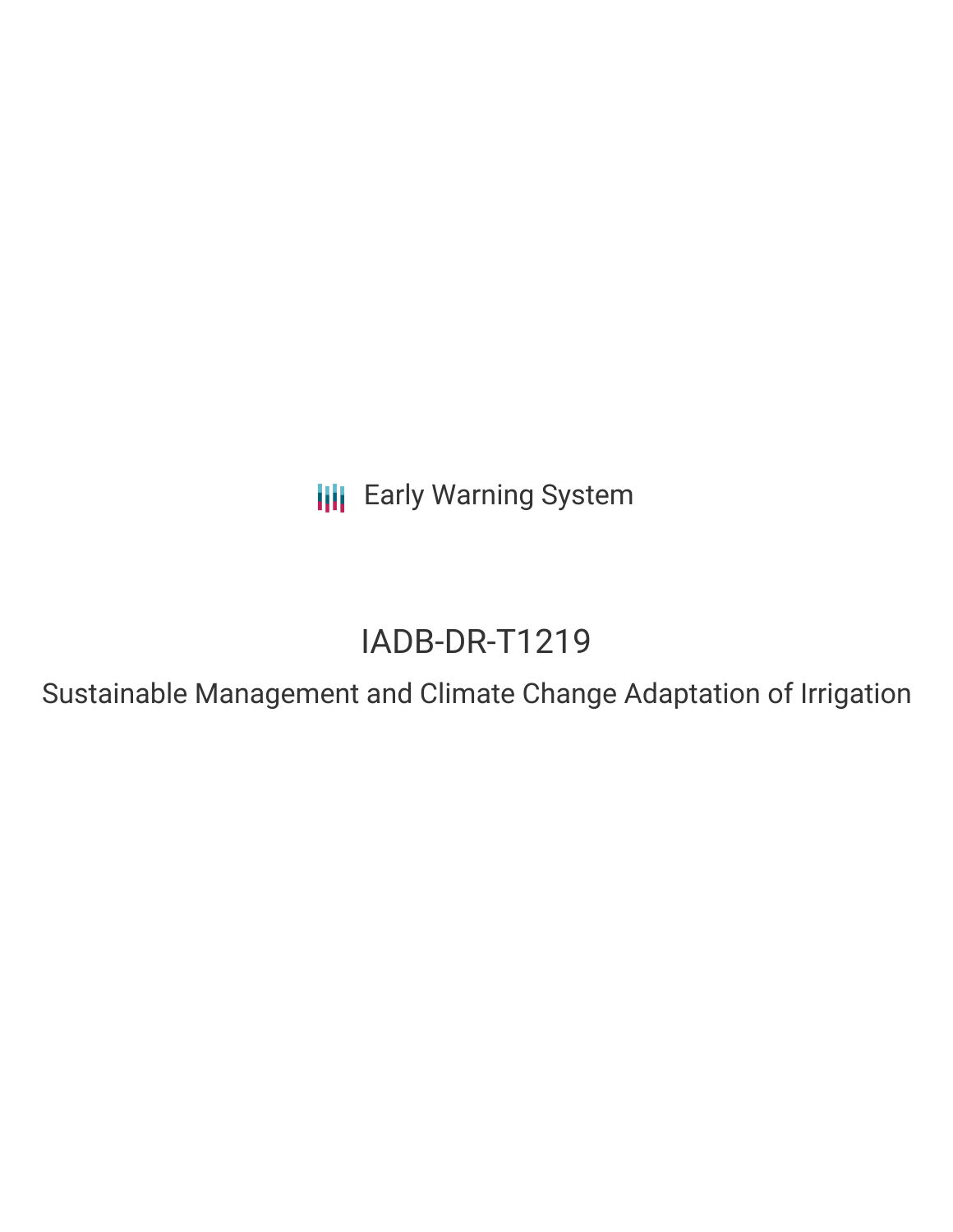

# Early Warning System Sustainable Management and Climate Change Adaptation of Irrigation

### **Quick Facts**

| Countries                      | Dominican Republic                                                                      |
|--------------------------------|-----------------------------------------------------------------------------------------|
| <b>Financial Institutions</b>  | Inter-American Development Bank (IADB)                                                  |
| Status                         | Approved                                                                                |
| <b>Bank Risk Rating</b>        | C                                                                                       |
| <b>Borrower</b>                | Government of Dominican Republic                                                        |
| Sectors                        | Agriculture and Forestry, Climate and Environment, Infrastructure, Water and Sanitation |
| Investment Type(s)             | <b>Advisory Services, Grant</b>                                                         |
| <b>Investment Amount (USD)</b> | \$0.30 million                                                                          |
| <b>Project Cost (USD)</b>      | \$0.30 million                                                                          |
|                                |                                                                                         |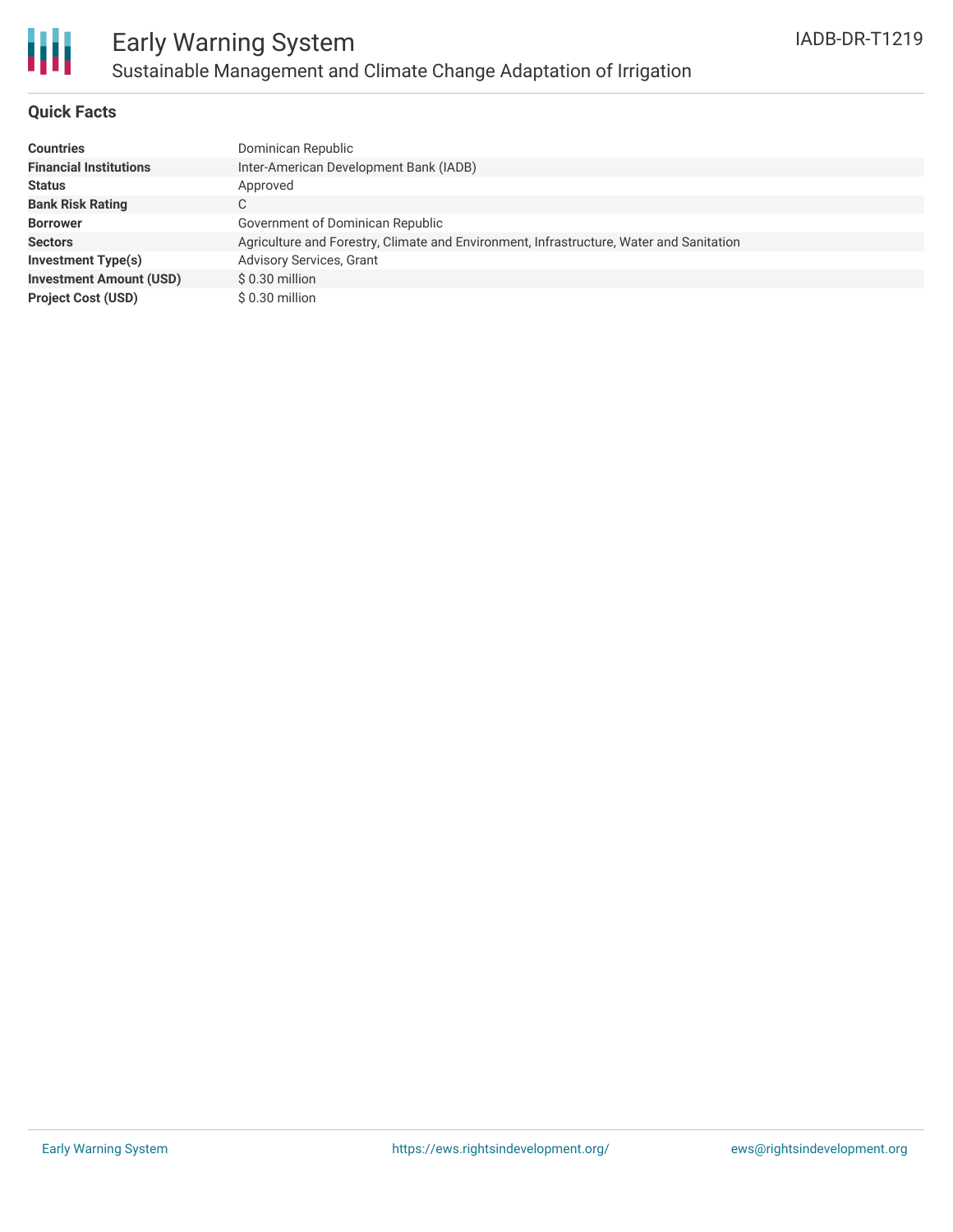

### **Project Description**

The objective of the TC is to strengthen the capacities of the Government of Dominican Republic in the sustainable management of irrigation water and investment planning in prioriy watersheds, taking into account climate change adaptation, through: i) the design of the National Sustainable Irrigation Strategy; ii) the development of the Irrigation Water Users Registry and iii) feasibility studies for the rehabilitation and adaptation to climate change of irrigation infrastructure.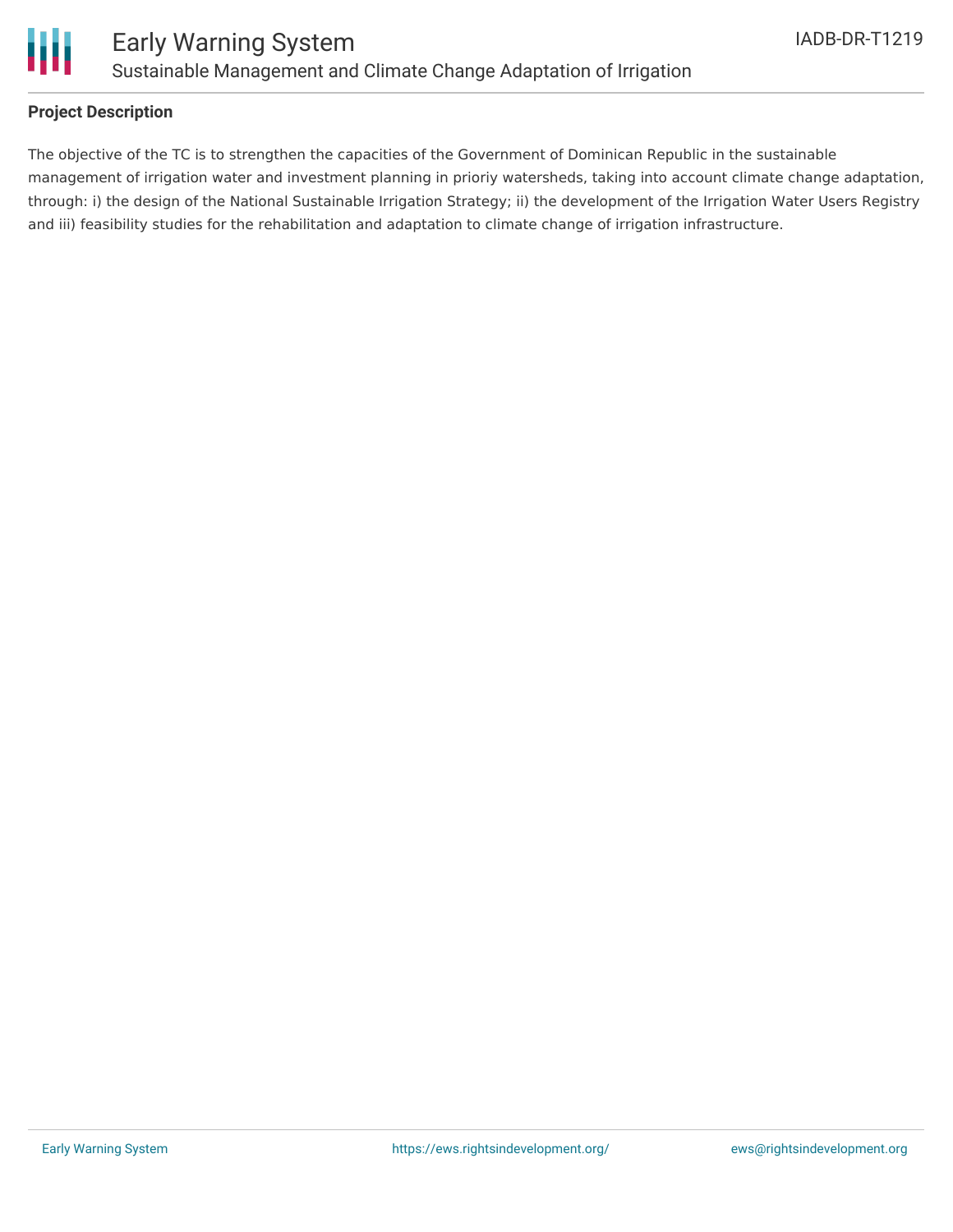

# Early Warning System Sustainable Management and Climate Change Adaptation of Irrigation

### **Investment Description**

• Inter-American Development Bank (IADB)